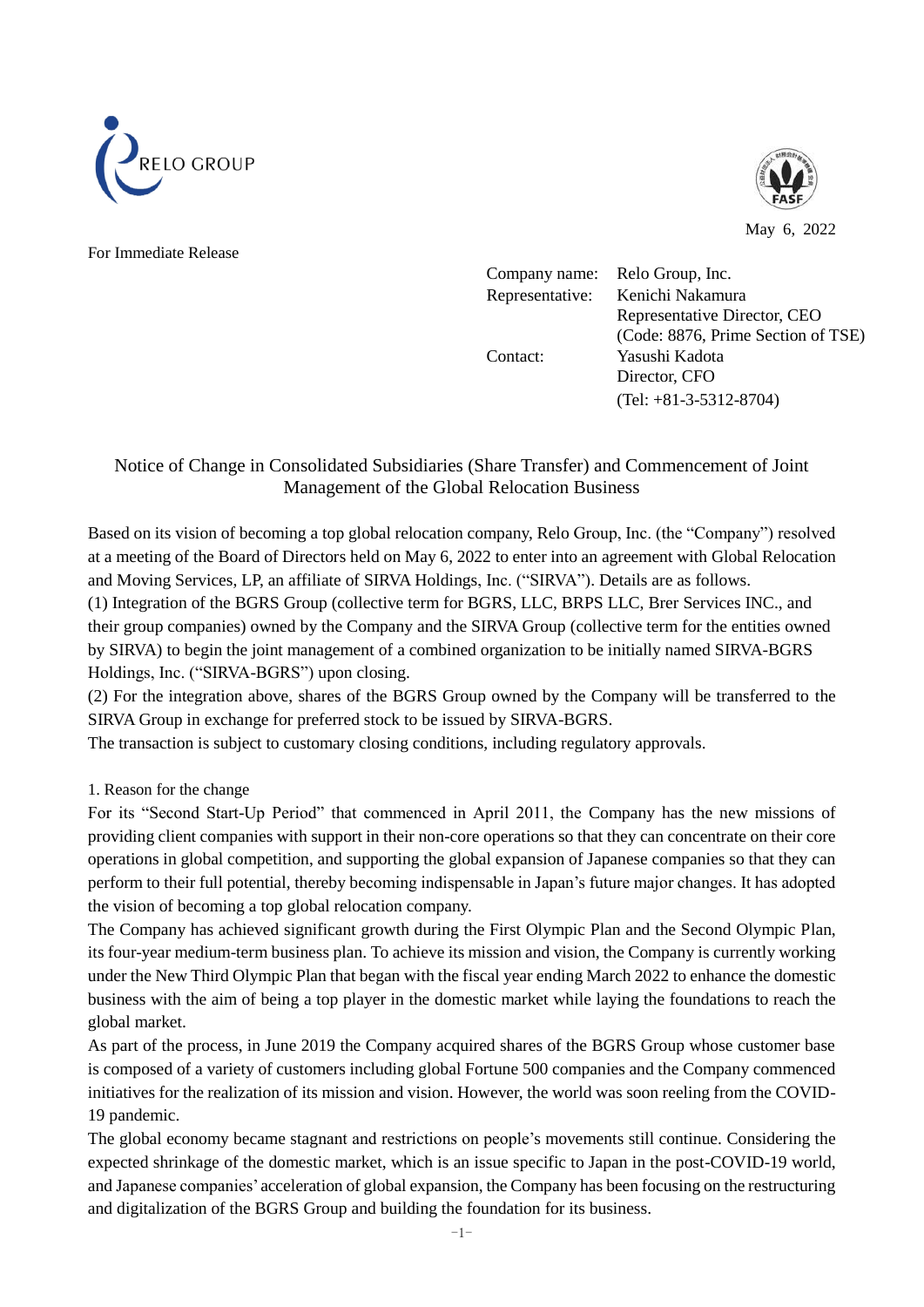To establish its position as a top global relocation company in the post-COVID-19 world, it is also necessary to develop services for a wider range of companies across the globe.

SIRVA is owned by Madison Dearborn Partners, LLC, an investment fund in the United States that has abundant corporate management expertise. In addition, the SIRVA Group which will be a part of this integration is a leading global relocation company that has clients ranging from large companies to middle market companies and small and medium companies, and a solid management foundation that includes a leading movers' networks in the United States.

Based on the situation above and the future prospects of both parties, the BGRS Group and the SIRVA Group agreed on their proposed integration and will together pursue profit through the expansion of the scale of business and the pursuit of operational and cost efficiences.

To fulfill the potential of both parties, the BGRS Group and the SIRVA Group agree integration expansion of the scale of business and streamlining redundant systems will allow for greater focus in pursuit of a stronger mobility and relocation provider.

The proportion of voting rights will be 0% after the acquisition of shares in SIRVA-BGRS, and the Company will be granted the right to convert the shares to common shares equivalent to 23% ownership at any time. Moreover, it is possible for the Company to exercise a call option for the purchase of shares to maximum of 100% by April 1, 2025. As a result of the above, the Company believes that the transaction will greatly contribute to its vision of becoming a leading global relocation company.

(Reference chart)



### 2. About BGRS

| (1) | Company Name          | BGRS, LLC                                               | <b>BRPS LLC</b> | <b>BRER SERVICES</b>                            |
|-----|-----------------------|---------------------------------------------------------|-----------------|-------------------------------------------------|
|     |                       |                                                         |                 | INC.                                            |
| (2) | Headquarters          | 150 Harvester Drive Suite 201, Burr Ridge, IL 60527 USA |                 |                                                 |
| (3) | Representative        | <b>Traci Morris</b>                                     |                 |                                                 |
|     |                       | President, Chief Executive Officer                      |                 |                                                 |
| (4) | <b>Business</b>       | • Providing relocation management services and systems  |                 |                                                 |
|     |                       | • Consulting relocation program and policies            |                 |                                                 |
|     |                       | • Comprehensive support for overseas assignments, etc.  |                 |                                                 |
| (5) | Year of Establishment | June 16, 1998                                           | June 16, 1998   | February 24, 1987                               |
| (6) | Shareholders and      | $100\%$<br>Relo Group, Inc.                             |                 |                                                 |
|     | ownership             |                                                         |                 |                                                 |
| (7) | Relationships to the  | Capital relationships                                   |                 | The company is a wholly owned subsidiary of the |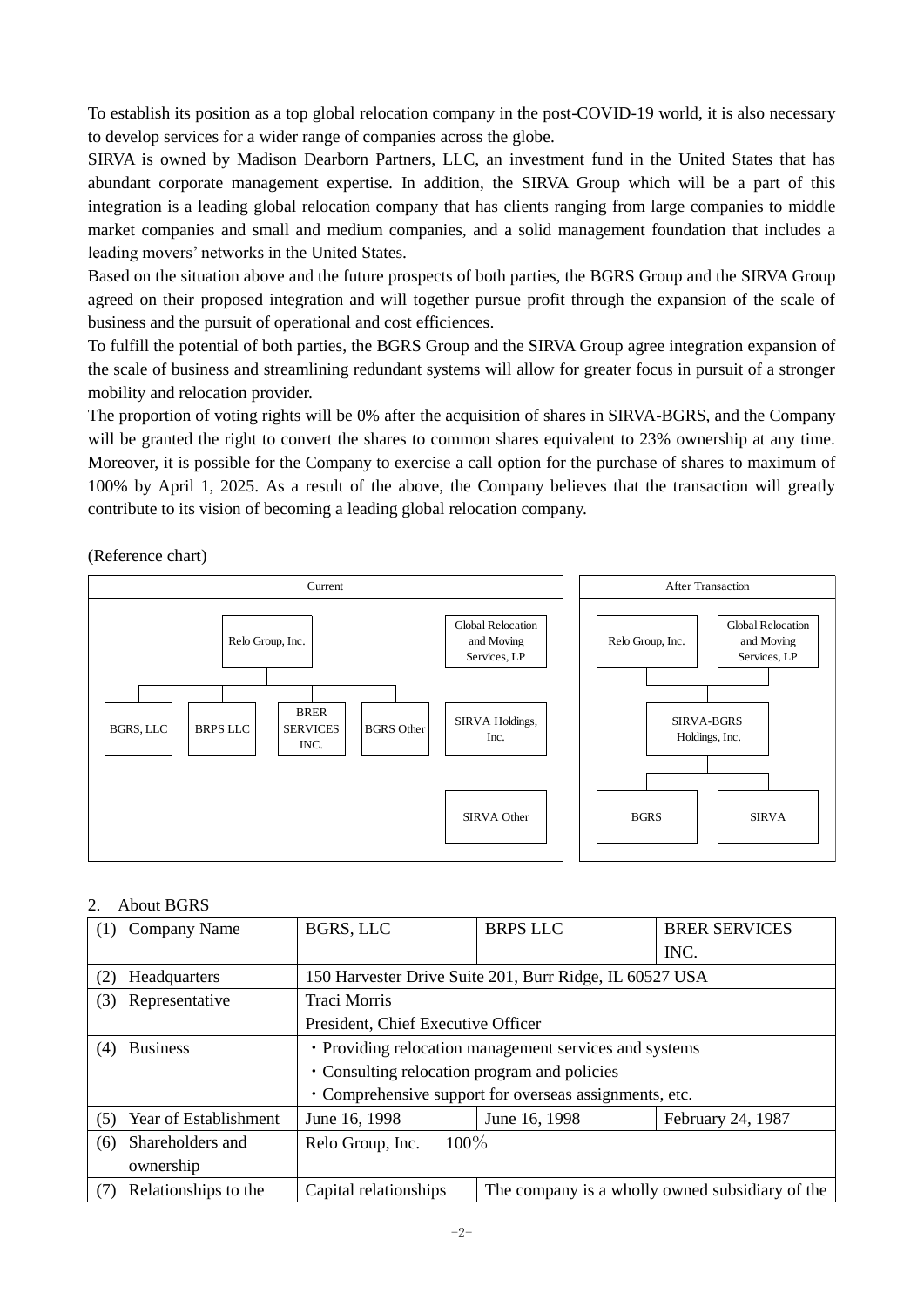| Group                                     |                         | Company.           |                                                    |
|-------------------------------------------|-------------------------|--------------------|----------------------------------------------------|
|                                           | Personnel relationships | Four managers      | of the Company<br>and its                          |
|                                           |                         |                    | subsidiaries concurrently serve as officers of the |
|                                           |                         | <b>BGRS</b> Group. |                                                    |
|                                           | Trade relationships     | and<br>The Company | <b>BGRS</b><br>have<br>business                    |
|                                           |                         |                    | relationships, including the provision of loans,   |
|                                           |                         |                    | employee transfer management services and other    |
|                                           |                         | business.          |                                                    |
| (8) Financial results in the past 3 years |                         |                    |                                                    |
| BGRS, LLC                                 |                         |                    | $(1,000$ USD)                                      |
| Fiscal year                               | Dec 2019                | Dec 2020           | Dec 2021                                           |
| <b>Net Assets</b>                         | (25,582)                | 124,036            | 115,940                                            |
| <b>Total Assets</b>                       | 62,210                  | 150,610            | 152,524                                            |
| Revenue                                   | 71,236                  | 55,723             | 67,591                                             |
| <b>Operating Profit</b>                   | (8,302)                 | 1,179              | 1,757                                              |
| Net income attributable to                | (16, 721)               | (4,320)            | (2,537)                                            |
| parent                                    |                         |                    |                                                    |
| <b>BRPS LLC</b>                           |                         |                    | $(1,000$ USD)                                      |
| Fiscal year                               | Dec 2019                | Dec 2020           | Dec 2021                                           |
| Net Assets                                | 67,556                  | 228,123            | 235,999                                            |
| <b>Total Assets</b>                       | 67,668                  | 228,549            | 237,986                                            |
| Revenue                                   | $\overline{0}$          | $\overline{0}$     | $\Omega$                                           |
| <b>Operating Profit</b>                   | (197)                   | (51)               | (103)                                              |
| Net income attributable to                | (2,528)                 | 8,657              | 7,916                                              |
| parent                                    |                         |                    |                                                    |
| <b>BRER SERVICES INC.</b>                 |                         |                    | $(1,000$ USD)                                      |
| Fiscal year                               | Dec 2019                | Dec 2020           | Dec 2021                                           |
| <b>Net Assets</b>                         | 169,434                 | 169,813            | 169,755                                            |
| <b>Total Assets</b>                       | 169,431                 | 169,812            | 169,755                                            |
| Revenue                                   | $\Omega$                | $\Omega$           | $\Omega$                                           |
| <b>Operating Profit</b>                   | (118)                   | (114)              | (76)                                               |
| Net income attributable to                | (118)                   | (118)              | (76)                                               |
| parent                                    |                         |                    |                                                    |

# 3. About SIRVA

| (1) | Company Name          | SIRVA Holdings, Inc.                                      |      |  |
|-----|-----------------------|-----------------------------------------------------------|------|--|
| (2) | Headquarters          | One Parkview Plaza, Oakbrook Terrace, IL 60181            |      |  |
| (3) | Representative        | Tom Oberdorf                                              |      |  |
|     |                       | Chief Executive Officer and President                     |      |  |
| (4) | <b>Business</b>       | Global, end-to-end moving and relocation services provide |      |  |
| (5) | Year of Establishment | May 7, 2002                                               |      |  |
| (6) | Shareholders and      | Global Relocation and Moving Services, LP 100%            |      |  |
|     | ownership             |                                                           |      |  |
| (7) | Relationships to the  | Capital relationships                                     | n.a. |  |
|     | Group                 | Personnel relationships                                   | n.a. |  |
|     |                       | Trade relationships                                       | n.a. |  |